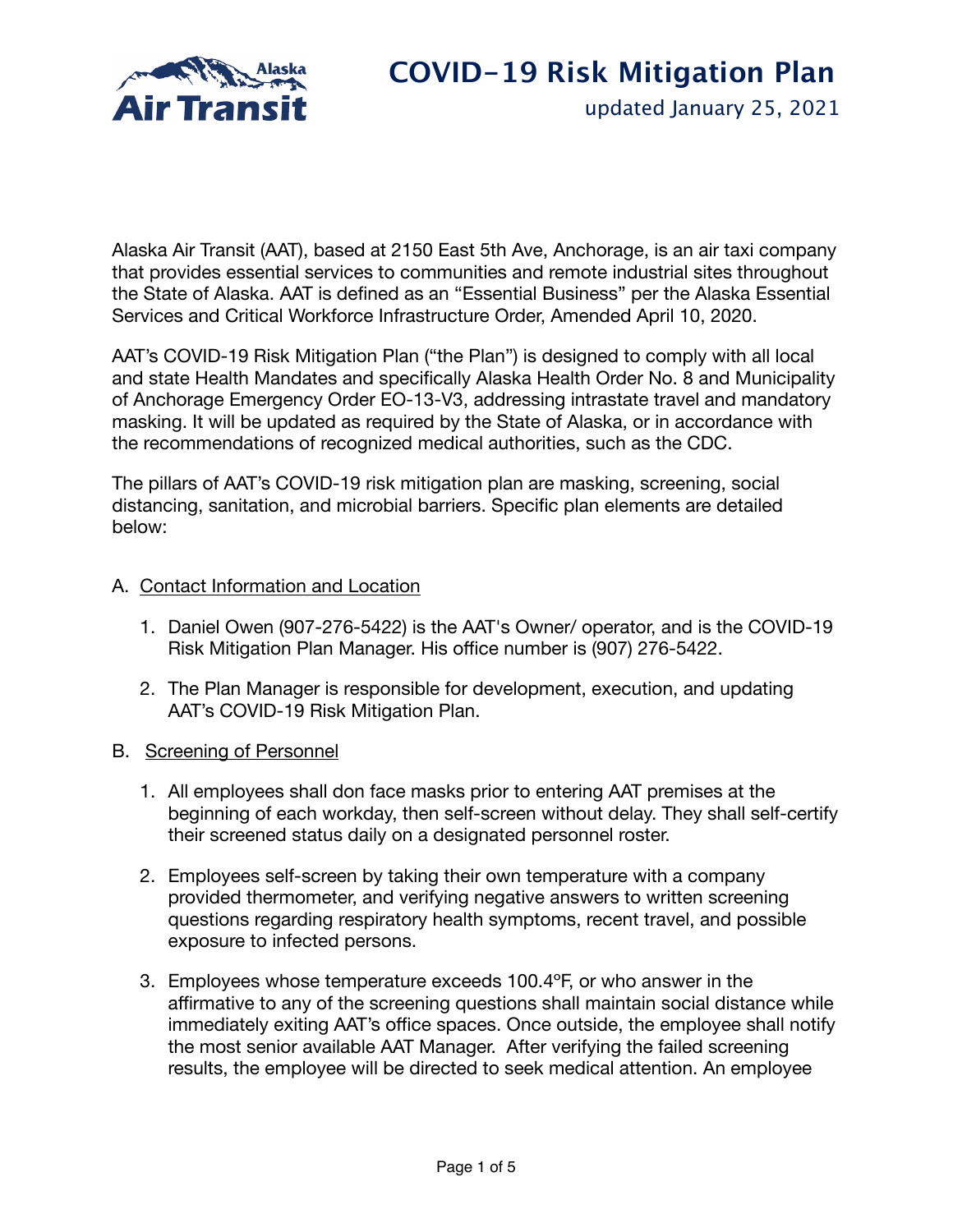# **COVID-19 Risk Mitigation Plan**

updated January 25, 2021

who has failed screening shall not return to work until they have been symptom free for 14 days, or until they have been cleared by an appropriate medical authority.

## C. Self-Quarantine

- 1. Employees: All AAT employees reside in Alaska, and do not routinely commute to work from out of state. AAT rarely conducts charter flights that leave the state. However, any AAT employee who has returned from a trip outside the State of Alaska must comply with State of Alaska testing and self-quarantine guidelines.
- 2. Household members of employees: There are two options if a household member of an AAT employee returns from a trip outside the State of Alaska:
	- (a) the employee must maintain social distance and not reside with their household member until the household member completes compliance with State of Alaska COVID-19 testing self-quarantine guidelines, or
	- (b) the employee may request to remain away from the workplace for the duration of their household members self-quarantine pending COVID-19 test results.

## D. Protecting the Public

- 1. As an Air Carrier AAT has the potential to carry coronavirus to rural communities and remote work sites that would be seriously impacted by the presence of COVID-19. Therefore, AAT has a special responsibility to do as much as it can to prevent the spread of the disease to any remote location.
- 2. Employees: Pilot and ground crew have been instructed and are encouraged to keep themselves safe by following appropriate social distancing and other CDC guidance while not on duty.
- 3. Passengers: All departing passengers will be screened prior to flight. Screening will be conducted by either a designated AAT employee, or by a medical services provider that has been hired by an AAT customer company to screen their employees prior to travel.
	- 1. The screener checks all departing passengers' temperatures with a a company provided thermometer, and asks screening questions about respiratory health symptoms, recent travel, and possible exposure to infected persons. The screener shall indicate each passenger's screening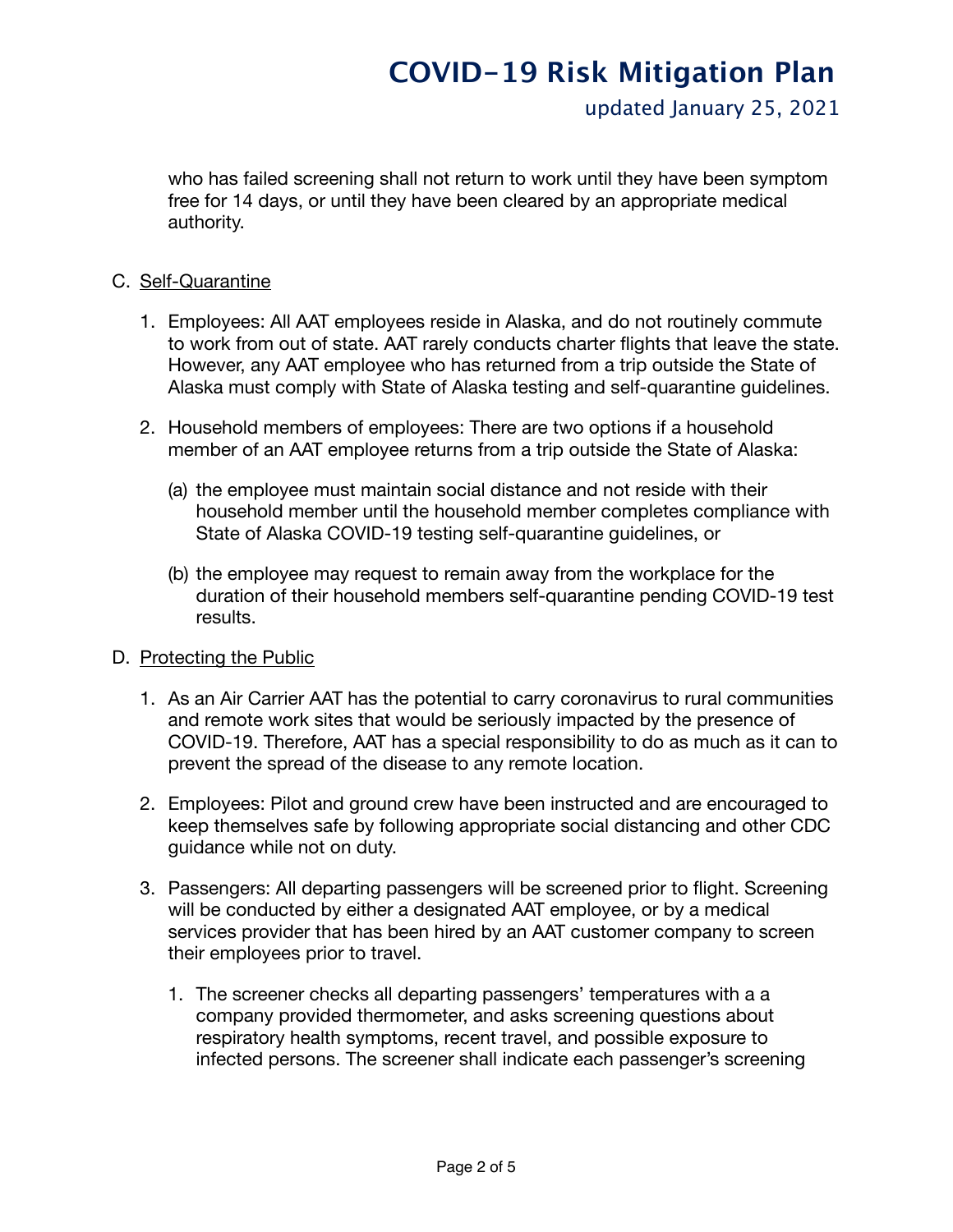status on the flight manifest. Similar to TSA security practices, unscreened people are not allowed in the passenger waiting areas.

- 2. Passengers who fail screening will not be allowed into the premises or onto an aircraft. The screener will suggest that the person seek medical attention, and shall notify AAT's COVID-19 Risk Mitigation Plan Manager of the failed screening.
- 3. Passengers must wear face masks anytime while inside of an AAT facility, and when on board the aircraft.
- E. Workplace Protective Measures
	- 1. The main offices and primary waiting room are open to all non-employees.
	- 2. Additionally, two separate passenger waiting rooms are available. No more than one planeload (9) passengers will be allowed in either waiting room at a time. Excess waiting room chairs have been removed, with the remaining chairs spread 6 feet apart.
	- 3. A curbside freight check-in has been implemented to keep non-passengers outside of AAT's premises when dropping off freight for shipment.
	- 4. All office employee work stations have been separated by at least six feet, and are at least six feet from pass through walkways.
	- 5. Work from home is encouraged where feasible, such as with payroll bookkeeping.
	- 6. Social distancing per CDC guidelines is mandatory.
	- 7. The use of masks is mandatory at all times while inside our place of business, on aircraft and in the company's courtesy shuttle van.
	- 8. Facility and aircraft sanitation measures:
		- (a) Passenger waiting areas and employee areas: chairs, doorknobs, lavatories, bathroom fixtures, etc, are sanitized with a 70% isopropyl alcohol solution. Passenger waiting area wipe-down is done after turnover of each passenger group, and employee area wipe-down is done 4 times per day. Public notices are posted promoting best practices, such as hand washing instructions.
		- (b) Aircraft: after each passenger flight, seats, armrests, and handholds shall be sanitized with an isopropyl alcohol solution or other solution specifically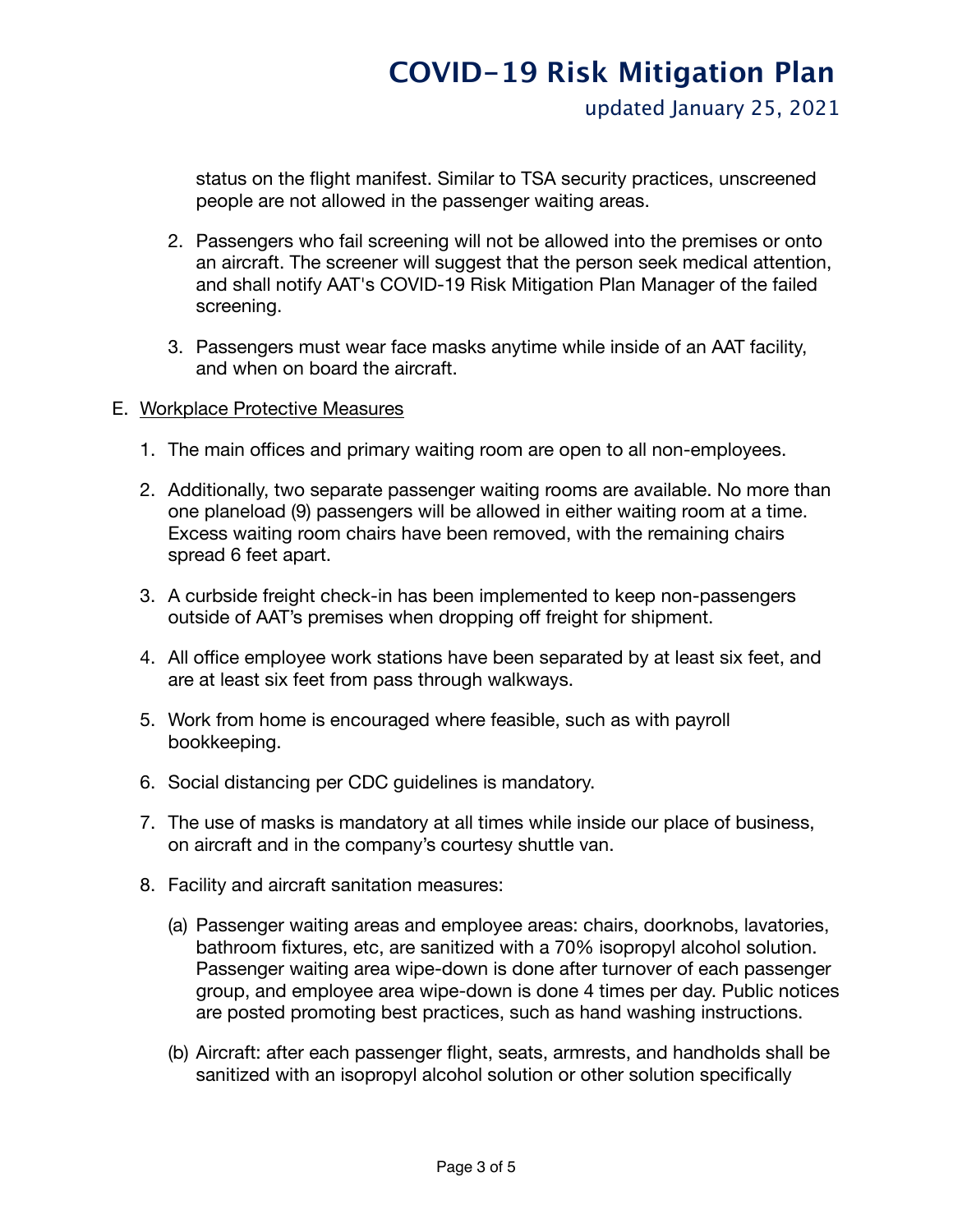updated January 25, 2021

approved for use in aircraft. A public notice is placed by the passenger boarding door with the date, time, and name of the employee who sanitized the aircraft. Aircraft shall be sanitized with disinfecting wipes at outstations before boarding passengers.

- 9. Cargo, luggage bins and luggage carts will be sanitized after each flight.
- 10.Microbial barriers:
	- (a) Pilots are required to wear masks. Pilots are provided N95 masks to wear during flight and disposable gloves to wear while freight handling. If N95 masks interfere with communication or other cockpit duties, pilots may instead wear fabric masks or surgical style masks during flight.
	- (b) Screeners shall wear face masks and disposable gloves while screening passengers.
	- (c) Ground service agents, including CSA's, Ramp Agents, or any other customer contact personnel shall wear face masks at all times and disposable gloves while freight handling.

## F. Travel Plans and Procedures

- 1. AAT will comply with rural communities' self-imposed guidelines, and will confirm that rural community passengers have tribal and/ or rural municipality approval for travel. However, AAT will not deny travel if such denial violates the the State Alaska Small Community Emergency Travel Order.
- 2. Unless necessary for the conduct of flight, pilots shall endeavor to remain at their aircraft and either maintain a 6 foot distance from nearby people, and wear a face mask when activities such as aircraft loading prevent distancing. Pilots wear gloves as a barrier when handling cargo and passenger luggage. Pilots shall not leave an airport and enter a community or industrial work site unless absolutely necessary, and if doing so, shall apply CDC social distancing guidelines.
- 3. At outstations, pilots will sanitize all the non-porous touch areas such as seats, armrests, and handholds at each destination before boarding passengers.
- G. Procedures for Personnel who Become Ill
	- 1. If an employee becomes ill while on duty, they shall maintain social distance while immediately exiting AAT's facility. Once outside, the employee shall notify the most senior available AAT Manager, and then to seek medical attention. If